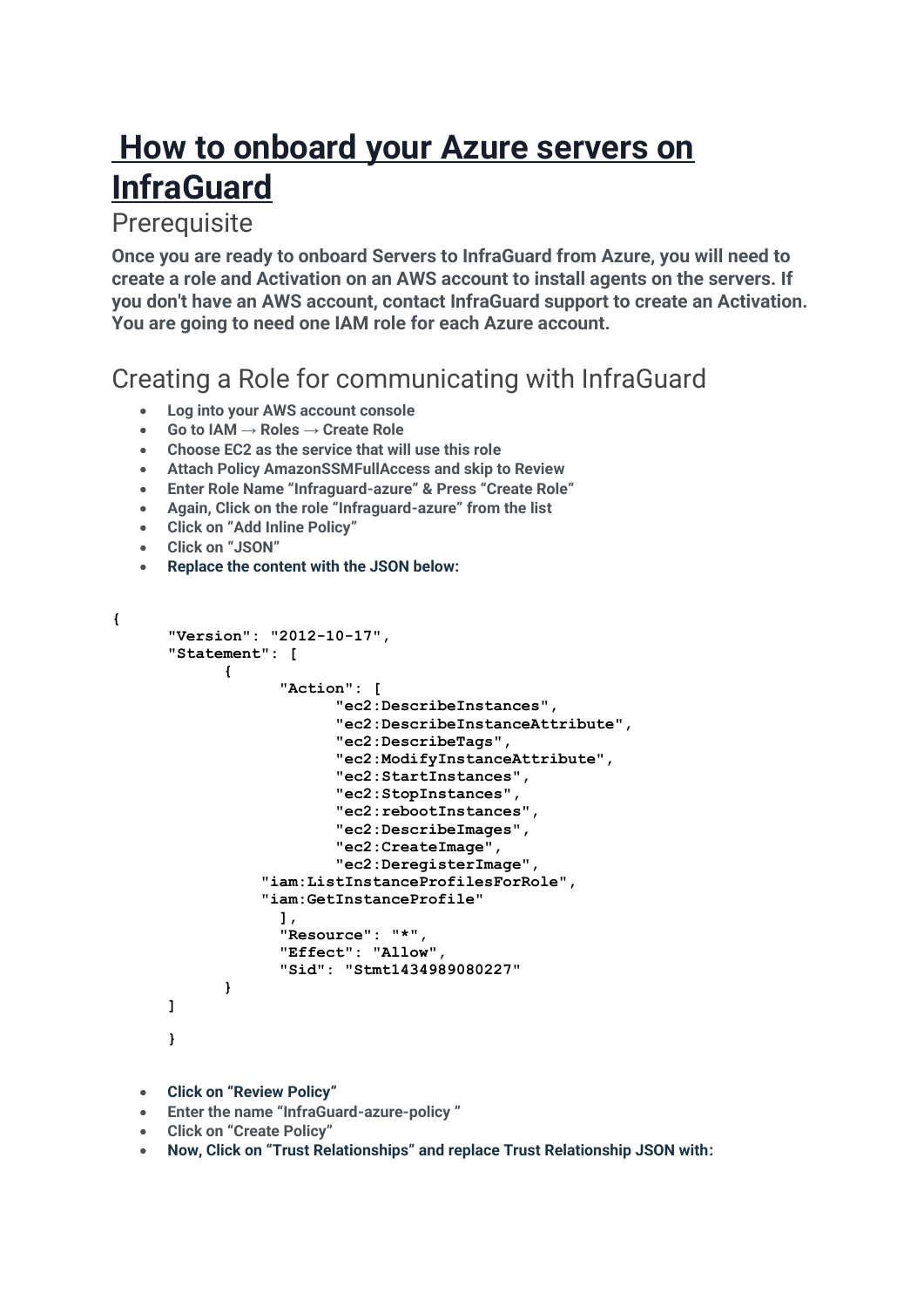```
{
   "Version": "2012-10-17",
   "Statement": [
 {
     "Sid": "foriamuser",
     "Effect": "Allow",
     "Principal": {
     "AWS": "arn:aws:iam::028197385767:role/infraguardswitchrole"
     },
     "Action": "sts:AssumeRole",
     "Condition": {
     "StringEquals": {
       "sts:ExternalId": "InfraGuardApp"
     }
     }
  },
   {
     "Sid": "forssmec2",
     "Effect": "Allow",
     "Principal": {
     "Service": [
       "ec2.amazonaws.com",
       "ssm.amazonaws.com"
     ]
     },
     "Action": "sts:AssumeRole"
  }
  ]
      }
```
• **Click on "Update Trust Policy"**

# Create an Activation on an AWS account

- **Open the AWS Systems Manager console**
- **In the navigation pane, choose Hybrid Activations and choose Create activation.**
- **(Optional) In the Activation description field, enter a description for this activation.**
- **In the Instance limit field, specify the total number of on-premises servers or VMs that you want to register with AWS as part of this activation.**
- **In the IAM role name section, choose a service role option that enables your servers and VMs to communicate with AWS Systems Manager in the cloud:**
	- **1. Choose Use the system created default command execution role to use a role and managed policy created by AWS.**
	- **2. Choose Select an existing custom IAM role that has the required permissions to use the optional custom role you created earlier.**
- **In the Activation expiry date field, specify an expiration date for the activation.**
- **(Optional) In the Default instance name field, specify a name.**
- **Choose Create activation. Systems Manager immediately returns the Activation Code and ID to the console.**
- **Note down the Activation Code and Activation ID in a safe place.**

# Install the agent in your Azure Window Environment:

- **Log on to a server or VM in your Window environment**
- **Open Windows PowerShell**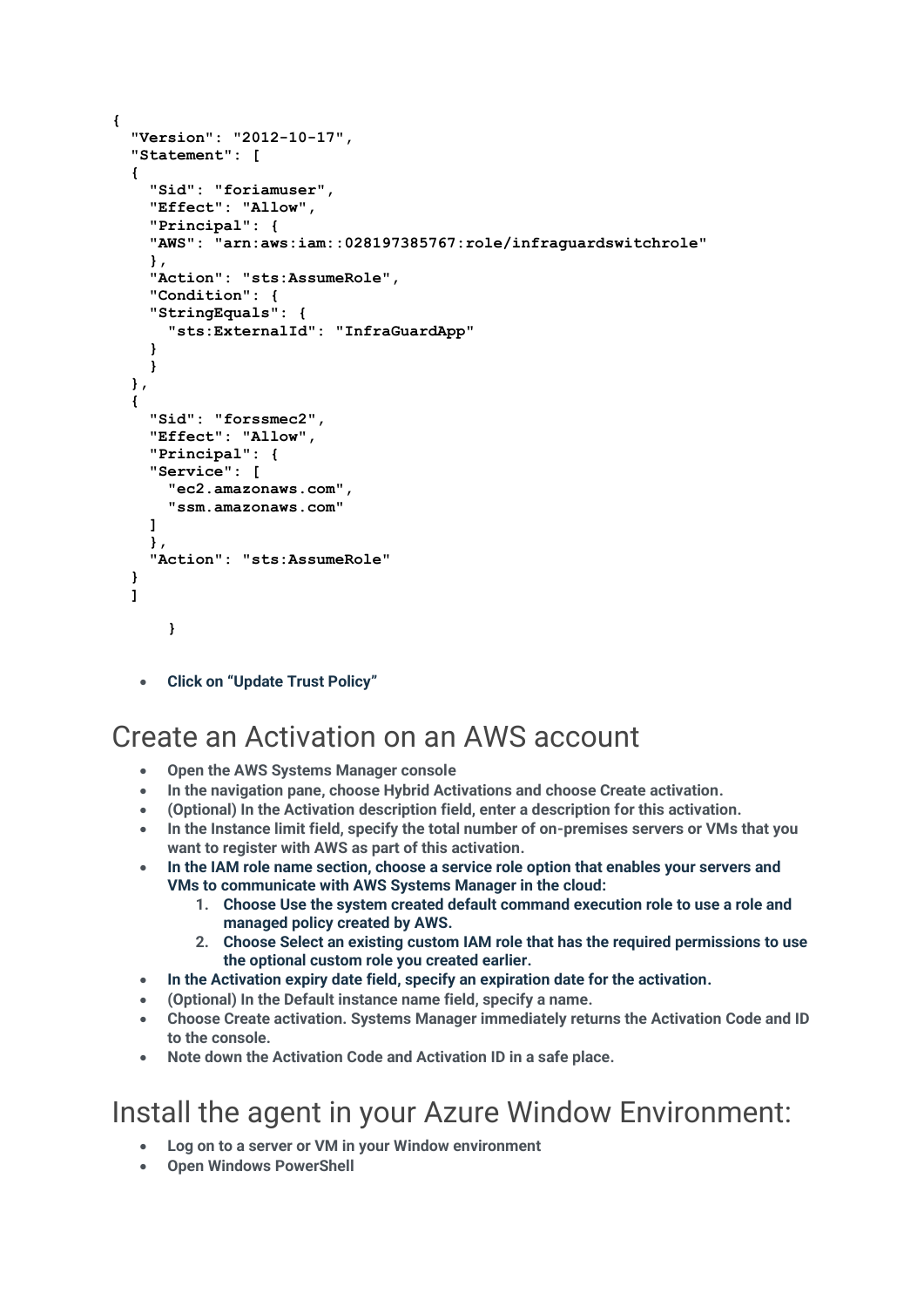• **Copy and paste the following command block after replacing the placeholder values with the Activation Code and Activation ID and AWS Region code:**

```
 $code = "activation-code"
         $id = "activation-id"
         $region = "region"
         $dir = $env:TEMP + "\ssm"
        New-Item -ItemType directory -Path $dir -Force
         cd $dir
         (New-Object System.Net.WebClient).DownloadFile("https://amazon-ssm-
$region.s3.amazonaws.com/latest/windows_amd64/AmazonSSMAgentSetup.exe", $dir +
"\AmazonSSMAgentSetup.exe")
        Start-Process .\AmazonSSMAgentSetup.exe -ArgumentList @("/q", "/log",
"install.log", "CODE=$code", "ID=$id", "REGION=$region") -Wait
        Get-Content ($env:ProgramData + "\Amazon\SSM\InstanceData\registration")
           Get-Service -Name "AmazonSSMAgent"
```
#### Install the agent in your Azure Linux Environment:

- **Log on to a server or VM in your Linux environment**
- **Copy and paste one of the following command blocks into SSH. Replace the placeholder values with the Activation Code and Activation ID and AWS Region code.** On RHEL 6.x, and CentOS 6.x

```
 mkdir /tmp/ssm
         curl https://s3.amazonaws.com/ec2-downloads-
windows/SSMAgent/latest/linux_amd64/amazon-ssm-agent.rpm -o /tmp/ssm/amazon-ssm-
agent.rpm
         sudo yum install -y /tmp/ssm/amazon-ssm-agent.rpm
         sudo stop amazon-ssm-agent
         sudo amazon-ssm-agent -register -code "activation-code" -id "activation-id"
-region "region"
       sudo start amazon-ssm-agent
```
# • On RHEL 7.x and CentOS 7.x

```
 mkdir /tmp/ssm
         curl https://s3.amazonaws.com/ec2-downloads-
windows/SSMAgent/latest/linux_amd64/amazon-ssm-agent.rpm -o /tmp/ssm/amazon-ssm-
agent.rpm
         sudo yum install -y /tmp/ssm/amazon-ssm-agent.rpm
         sudo systemctl stop amazon-ssm-agent
         sudo amazon-ssm-agent -register -code "activation-code" -id "activation-id"
-region "region"
       sudo systemctl start amazon-ssm-agent
```
### • On SLES [SUSE Linux Enterprise Server]

```
 mkdir /tmp/ssm
        sudo wget https://s3.amazonaws.com/ec2-downloads-
windows/SSMAgent/latest/linux_amd64/amazon-ssm-agent.rpm
        sudo rpm --install amazon-ssm-agent.rpm
        sudo systemctl stop amazon-ssm-agent
```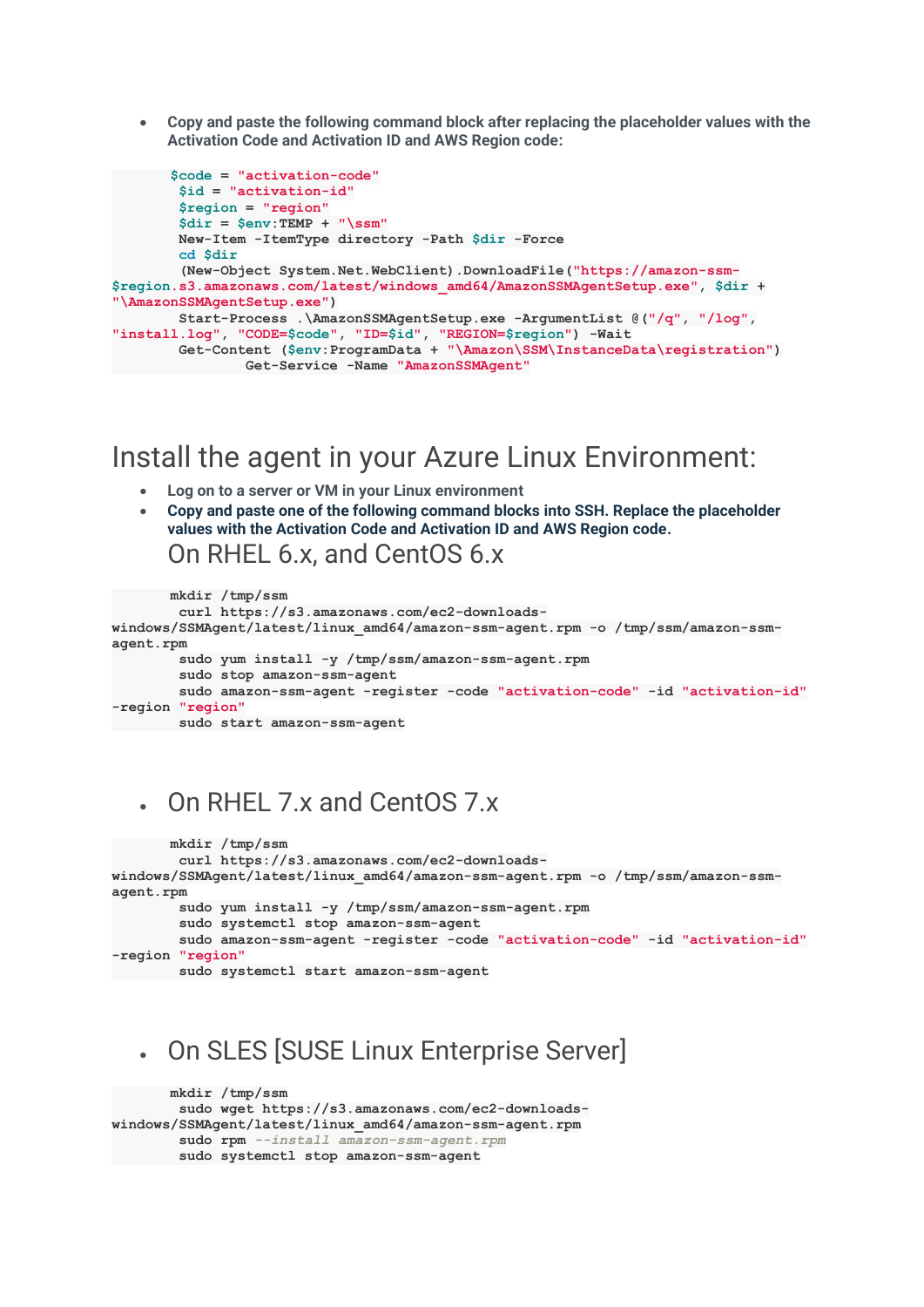```
 sudo amazon-ssm-agent -register -code "activation-code" -id "activation-id"
-region "region"
       sudo systemctl enable amazon-ssm-agent
       sudo systemctl start amazon-ssm-agent
```
#### • On Ubuntu, Debian

 **mkdir /tmp/ssm**

```
 curl https://s3.amazonaws.com/ec2-downloads-
windows/SSMAgent/latest/debian_amd64/amazon-ssm-agent.deb -o /tmp/ssm/amazon-ssm-
agent.deb
```

```
 sudo dpkg -i /tmp/ssm/amazon-ssm-agent.deb
```

```
 sudo service amazon-ssm-agent stop
```

```
 sudo amazon-ssm-agent -register -code "activation-code" -id "activation-id"
-region "region"
```
 **sudo service amazon-ssm-agent start**

### • On Raspbian

```
 mkdir /tmp/ssm
```

```
 sudo curl https://s3.amazonaws.com/ec2-downloads-
windows/SSMAgent/latest/debian_arm/amazon-ssm-agent.deb -o /tmp/ssm/amazon-ssm-
agent.deb
         sudo dpkg -i /tmp/ssm/amazon-ssm-agent.deb
```

```
 sudo service amazon-ssm-agent stop
```

```
 sudo amazon-ssm-agent -register -code "activation-code" -id "activation-id"
-region "region"
```

```
 sudo service amazon-ssm-agent start
```
# Attach AWS IAM role with managed Azure instance

- **Go to AWS Systems Manager and select "Managed instances" under Instances & Nodes**
- **Select your instance**
- **Go to Actions -> Change IAM Role**
- **From the drop-down, choose "Infraguard-azure" & press "Save IAM role"**
- **Make sure that Managed Instances is in running state**

# Get account information from Azure's portal

- **Log in to your Azure account**
- **Search "Azure Active Directory" from the top search text box and select it**
- **Copy the tenant id and keep it at a safe place. We will need it while adding information on InfraGuard**
- **On the side menu of the same page click on "App registrations" and select "New registration"**
- **Enter the name as Infraguard app**
- **Make sure "Single Tenent" is selected in Supported Account types**
- **In Redirect URI select "Web" from the list and enter https://app.infraguard.io in the text box next to it**
- **Click on Register**
- **Now your application is registered. Copy the "Application (Client) ID" and keep it at a safe place**
- **Go to certificates and secrets and click on "New Client Secret" button**